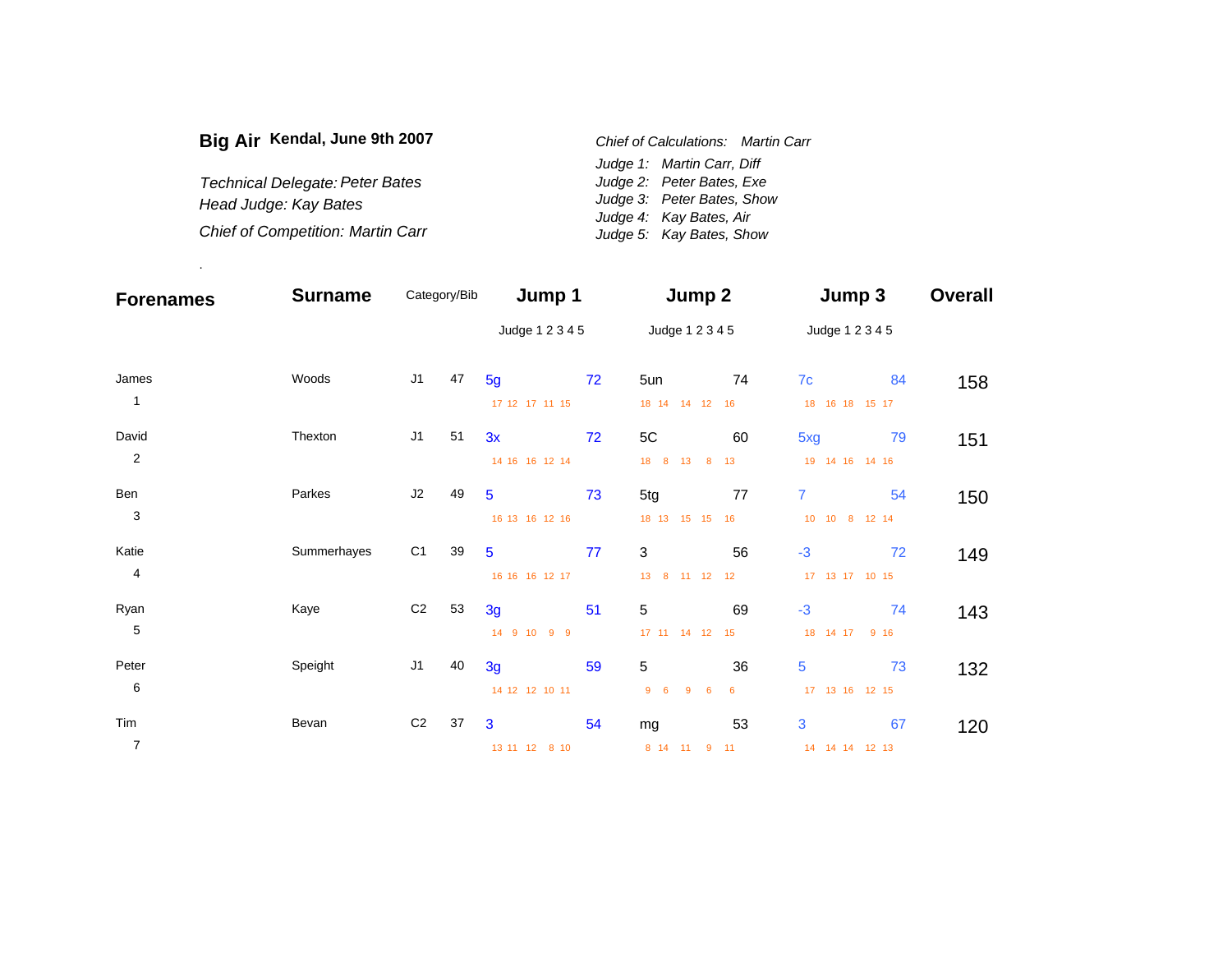| <b>Forenames</b> | <b>Surname</b>   | Category/Bib   |    | Jump 1                              |    | Jump 2                      |                | Jump 3                            | <b>Overall</b> |
|------------------|------------------|----------------|----|-------------------------------------|----|-----------------------------|----------------|-----------------------------------|----------------|
|                  |                  |                |    | Judge 1 2 3 4 5                     |    | Judge 1 2 3 4 5             |                | Judge 1 2 3 4 5                   |                |
| Joe              | Hides            | C <sub>2</sub> | 34 | 3 <sub>ng</sub>                     | 51 | 3                           | 59             | 42<br>$7^{\circ}$                 | 110            |
| $\bf 8$          |                  |                |    | 14 10 10 9 8                        |    | 13 10 13 11 12              |                | 8 7 9 9 9                         |                |
| Hannah Jade      | Handford-Styring | C1             | 28 | <b>TS</b>                           | 52 | $\mathsf{T}$                | 50             | S<br>55                           | 107            |
| $\boldsymbol{9}$ |                  |                |    | 10 12 10 10 10                      |    | 8 14 8 10 10                |                | 7 13 13 10 12                     |                |
| Peter            | Bevan            | C <sub>1</sub> | 60 | <sub>S</sub>                        | 54 | D                           | 50             | 3<br>34                           | 104            |
| 10               |                  |                |    | 7 14 10 12 11                       |    | 9 12 11 8 10                |                | 6 6 8 8 6                         |                |
| Chris            | Fung             | J1             | 27 | $\mathbf{3}$                        | 35 | 5                           | 43             | 5<br>63                           | 98             |
| 11               |                  |                |    | 11 4 7 7 6                          |    | $11 \quad 8$<br>$9 \quad 8$ | $7 -$          | 14 12 14 8 15                     |                |
| Heather          | Thexton          | J2             | 48 | K                                   | 51 | 3                           | 44             | 3<br>34                           | 95             |
| 12               |                  |                |    | 8 15 9 9 10                         |    | 12 7 9 9                    | 7 <sup>7</sup> | 7 7 7 8 5                         |                |
| Josef            | Tomlinson        | C <sub>2</sub> | 35 | D                                   | 44 | <b>TS</b>                   | 44             | <b>TT</b><br>46                   | 90             |
| 13               |                  |                |    | 9 8 8 10 9                          |    | 10 8 8 9                    | 9              | 8 8 11 9 10                       |                |
| Alexandra L      | Houston          | C <sub>2</sub> | 29 | S                                   | 58 | 3                           | 26             | 3<br>31                           | 84             |
| 14               |                  |                |    | 7 16 9 14 12                        |    | 5 3 6 7                     | 5 <sub>5</sub> | 6 6 6<br>7 6                      |                |
| Samuel           | Houston          | C <sub>1</sub> | 43 | <sub>S</sub>                        | 48 | $\mathbf{3}$                | 34             | 3<br>33                           | 82             |
| 15               |                  |                |    | 6 15 8 10 9                         |    | 6 7 8 7 6                   |                | 7 7 7 7 5                         |                |
| Joshua           | Law              | C <sub>2</sub> | 31 | S                                   | 23 | M                           | 52             | S<br>28                           | 80             |
| 16               |                  |                |    | $5 \quad 2 \quad 4 \quad 8 \quad 4$ |    | 8 13 13 9                   | 9              | 5 4 3 10 6                        |                |
| Matthew          | Garvey           | J1             | 58 | 3                                   | 31 | 3                           | 53             | <b>TS</b><br>19                   | 72             |
| 17               |                  |                |    | 7 5 7 7 5                           |    | 13 12 11 8                  | $\overline{9}$ | $4 \quad 3 \quad 3$<br>$5\quad 4$ |                |